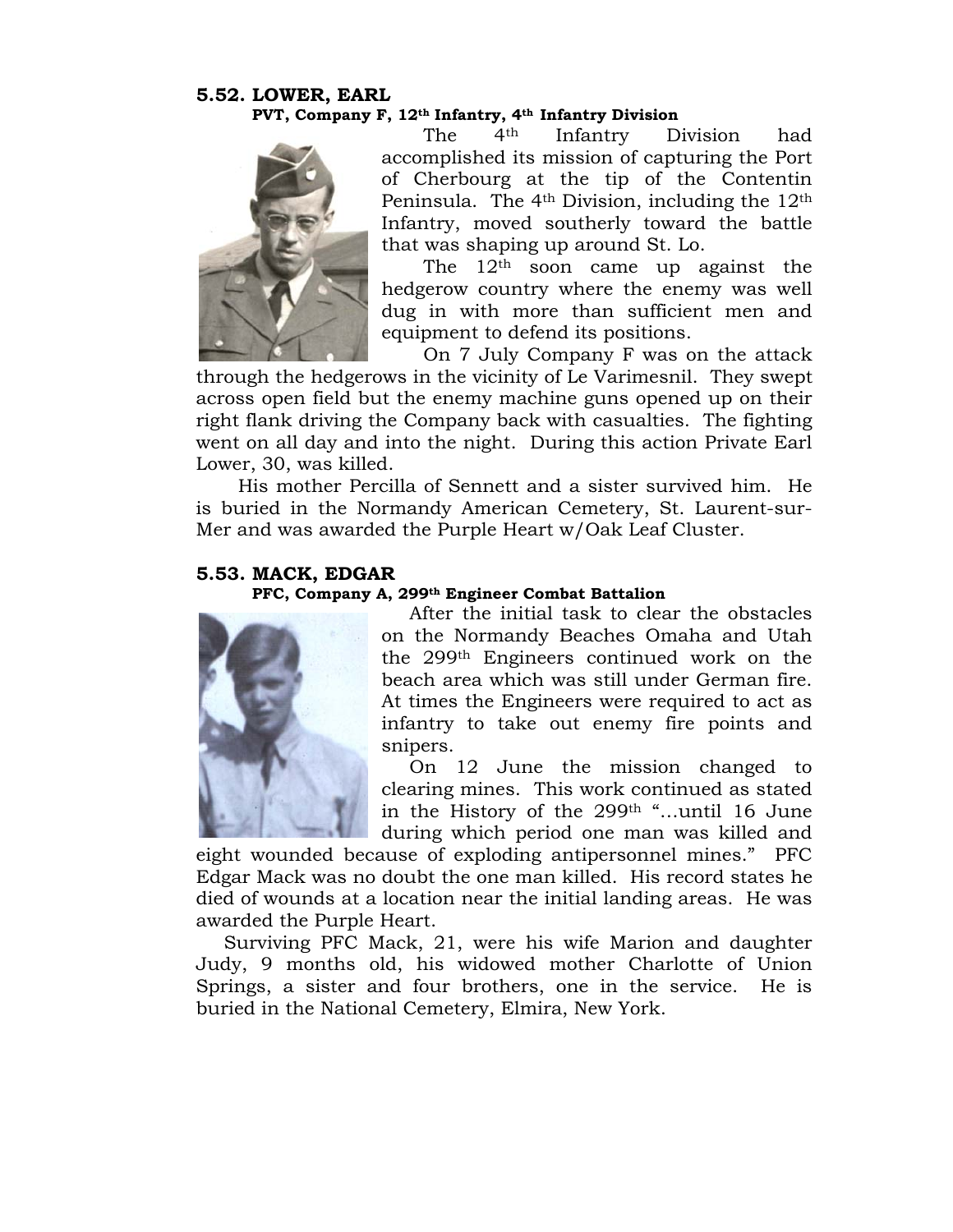## **5.54. MARULLO, THOMAS PVT, Company B, 175th Infantry, 29th Infantry Division**



The 175th Infantry during late August and early September 1944 began its drive to capture the port city of Brest, France. The attack began on 26 August near the Town of St. Renan located about nine miles from Brest. The advance continued toward Fort Kerannoux, one of five forts surrounding Brest. An anti-tank ditch supplemented by pillboxes, wire and mines encircled the Fort.

On 12 September the first attempt to capture the Fort failed and the Regiment dug

in for the night. The attack by the  $175<sup>th</sup>$  with supporting artillery resumed early on the morning of 13 September the day PVT Marullo was killed in action. The Fort was overrun that day. The capture of Brest cost the 175th 236 killed in action and 852 wounded. The Port of Brest defenders surrendered on 19 September 1944.

PVT Marullo, 32, was awarded the Purple Heart and was survived by his wife Janis and two children 8 and 2-years old, his parents M/M Louis Marullo of Auburn, five sisters and four brothers, two in the service. A memorial mass was said for him at Holy Family Church, Msgr. Conway presiding. He is buried in St. Joseph's Cemetery, Fleming.

## **5.55. MAY, DELMAR**

## **1SGT, 1st Signal Company, 1st Infantry Division**



On 29 December the day Technical Sergeant Delmar May, 24, died in a jeep accident while the 1st Division was in the thick of the Battle of the Bulge in the Ardennes Forest. On the prior day the German offensive was unable to penetrate the lines of the 1st Division, but the Division found itself caught in a salient (surrounded on three sides). Since no history of the 1st Signal Company could be located knowing the circumstances of 1SGT May's death is impossible.

He was previously awarded the Bronze Star for meritorious actions with the 1st Division while in North Africa and Sicily.

He was survived by his wife Josephine, his parents M/M Charles May of King Ferry, and four brothers, two in the service. A funeral service was held for him at the King Ferry Presbyterian Church. He is buried in the West Genoa Cemetery, King Ferry, NY.